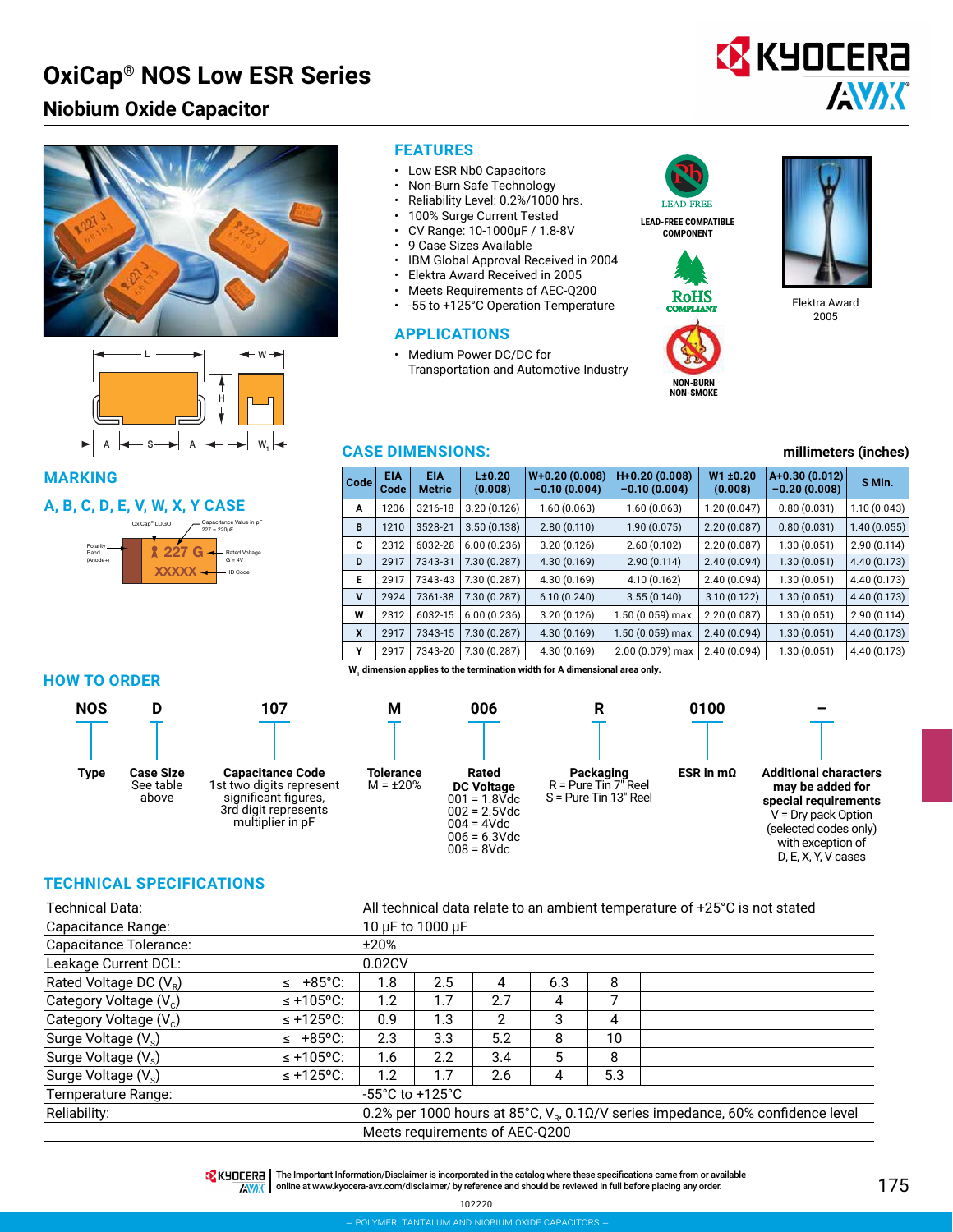

### **Niobium Oxide Capacitor**

#### **CAPACITANCE AND RATED VOLTAGE RANGE (LETTER DENOTES CASE SIZE)**

|      | <b>Capacitance</b> |                            |                                 | Rated Voltage DC (V <sub>p</sub> ) to 85°C |                                               |                       |
|------|--------------------|----------------------------|---------------------------------|--------------------------------------------|-----------------------------------------------|-----------------------|
| μF   | <b>Code</b>        | 1.8V(x)                    | 2.5V(e)                         | 4.0V(G)                                    | 6.3V(J)                                       | 8V (P)                |
| 10   | 106                |                            |                                 |                                            | A(800,1000,2000,2200)                         | A(2200)<br>B(1000)    |
| 15   | 156                |                            |                                 | A(1500,2000)                               | B(600,2000)                                   | B(1000)               |
| 22   | 226                |                            | A(900,1900)                     | B(600,1900)                                | B(600,1900)                                   | B(700,1800)<br>C(500) |
| 33   | 336                |                            | B(1700)                         | B(600,1700)                                | B(600,1700)<br>C(500)<br>W(250,500)           | C(500)                |
| 47   | 476                |                            | B(500,1600)                     | B(500,1600)<br>C(300, 500)<br>W(150,500)   | B(500,800)<br>C(300, 500)                     | C(400)                |
| 68   | 686                |                            | C(200, 500)<br>W(150,400)       | C(200, 500)                                | C(75, 200, 500)<br>X(100, 500)<br>Y(100, 500) | C(500)                |
| 100  | 107                | B(350,1400)<br>W(150, 400) | C(150, 400)                     | C(70, 150, 400)<br>X(100, 400)             | C(150, 400)<br>D(80,100,400<br>Y(100, 400)    | D(400)                |
| 150  | 157                | C(400)                     | C(65, 150, 400)<br>X(100, 400)  | C(90, 150, 400)<br>Y(100, 400)             | D(50,70,100,400)<br>Y(100, 400)               |                       |
| 220  | 227                | C(125,400)<br>X(100, 400)  | C(80, 125, 400)<br>Y(100, 400)  | D(40,60,100,400)<br>Y(100, 400)            | D(45,60,100,400)<br>E(80,100,400)             |                       |
| 330  | 337                | Y(100, 300)                | D(35,50,100,300)<br>Y(100, 300) | D(35,55,100,300)<br>E(100)<br>Y(150,300)   | E(80,100,300)                                 |                       |
| 470  | 477                | Y(100, 300)                | D(35,55,100,300)<br>E(100,300)  | D(100, 300)<br>E(75,100,300)               | V(75,300)                                     |                       |
| 680  | 687                |                            | E(60,300)                       | V(75,300)                                  |                                               |                       |
| 1000 | 108                |                            | V(50,300)                       |                                            |                                               |                       |

Released ratings (ESR ratings in mOhms in parentheses)

Note: Voltage ratings are minimum values. KYOCERA AVX reserves the right to supply higher voltage ratings in the same case size, to the same reliability standards.

040620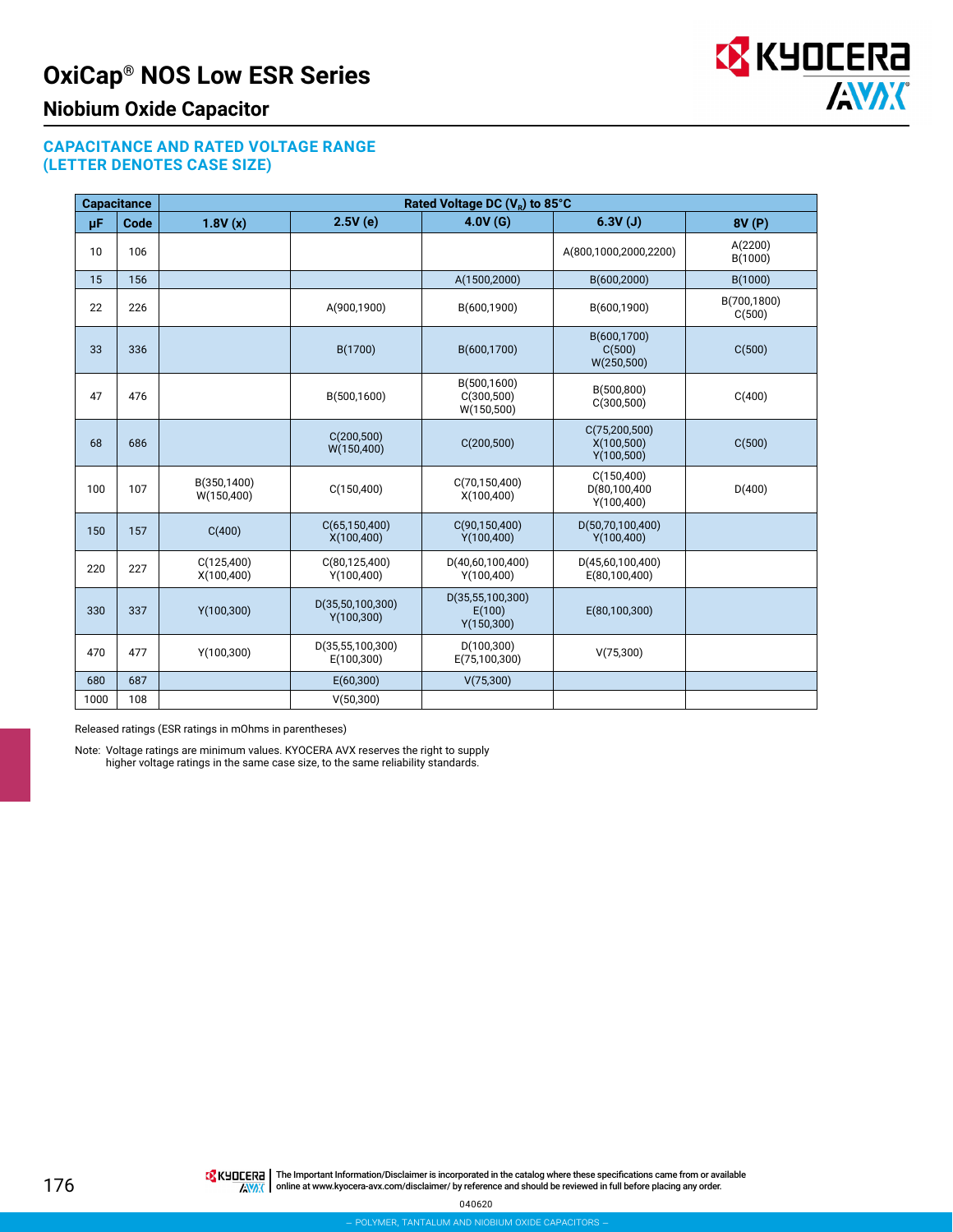

# **Niobium Oxide Capacitor**

#### **RATINGS & PART NUMBER REFERENCE**

|                                      | Case           | Capacitance | Rated                            | Rated                      | Category                       | Category                  | <b>DCL</b><br>Max. | DF             | <b>ESR</b><br>Max.     | 100kHz RMS Current (A) |                |                 |                              |
|--------------------------------------|----------------|-------------|----------------------------------|----------------------------|--------------------------------|---------------------------|--------------------|----------------|------------------------|------------------------|----------------|-----------------|------------------------------|
| <b>Part Number</b>                   | <b>Size</b>    | $(\mu F)$   | <b>Voltage</b><br>$\mathbf{w}$   | <b>Temperature</b><br>(°C) | <b>Voltage</b><br>$\mathbf{w}$ | <b>Temperature</b><br>(C) | $(\mu A)$          | Max.<br>$(\%)$ | @100kHz<br>$(m\Omega)$ | $25^{\circ}$ C         | 85°C           | $125^{\circ}$ C | <b>MSL</b>                   |
|                                      |                |             |                                  |                            |                                | 1.8 Volt @ 85°C           |                    |                |                        |                        |                |                 |                              |
| NOSB107M001#0350                     | В              | 100         | 1.8                              | 85                         | 0.9                            | 125                       | 3.6                | 6              | 350                    | 0.540                  | 0.486          | 0.216           | $\mathbf{1}$                 |
| NOSB107M001#1400                     | B              | 100         | 1.8                              | 85                         | 0.9                            | 125                       | 3.6                | 6              | 1400                   | 0.270                  | 0.243          | 0.108           | $\overline{1}$               |
| NOSW107M001#0150                     | W              | 100         | 1.8                              | 85                         | 0.9                            | 125                       | 3.6                | 6              | 150                    | 0.849                  | 0.764          | 0.339           | $\mathbf{1}$                 |
| NOSW107M001#0400                     | W              | 100         | 1.8                              | 85                         | 0.9                            | 125                       | 3.6                | 6              | 400                    | 0.520                  | 0.468          | 0.208           | $\overline{1}$               |
| NOSC157M001#0400<br>NOSC227M001#0125 | C<br>C         | 150<br>220  | 1.8<br>1.8                       | 85<br>85                   | 0.9<br>0.9                     | 125<br>125                | 5.4<br>8.0         | 8<br>8         | 400<br>125             | 0.574<br>1.028         | 0.517<br>0.925 | 0.230<br>0.411  | $\mathbf{1}$<br>$\mathbf{1}$ |
| NOSC227M001#0400                     | С              | 220         | 1.8                              | 85                         | 0.9                            | 125                       | 8.0                | 8              | 400                    | 0.574                  | 0.517          | 0.230           | $\mathbf{1}$                 |
| NOSX227M001#0100                     | X              | 220         | 1.8                              | 85                         | 0.9                            | 125                       | 8.0                | 8              | 100                    | 1.095                  | 0.986          | 0.438           | 3                            |
| NOSX227M001#0400                     | X              | 220         | 1.8                              | 85                         | 0.9                            | 125                       | 8.0                | 8              | 400                    | 0.548                  | 0.493          | 0.219           | 3                            |
| NOSY337M001#0100                     | Υ              | 330         | 1.8                              | 85                         | 0.9                            | 125                       | 11.9               | 8              | 100                    | 1.225                  | 1.102          | 0.490           | 3                            |
| NOSY337M001#0300                     | Υ              | 330         | 1.8                              | 85                         | 0.9                            | 125                       | 11.9               | 8              | 300                    | 0.707                  | 0.636          | 0.283           | 3                            |
| NOSY477M001#0100                     | Υ              | 470         | 1.8                              | 85                         | 0.9                            | 125                       | 17.0               | 8              | 100                    | 1.225                  | 1.102          | 0.490           | $\sqrt{3}$                   |
| NOSY477M001#0300                     | Υ              | 470         | 1.8                              | 85                         | 0.9                            | 125                       | 17.0               | 8              | 300                    | 0.707                  | 0.636          | 0.283           | 3                            |
| NOSA226M002#0900                     |                |             |                                  | 85                         |                                | 2.5 Volt @ 85°C<br>125    |                    | 6              | 900                    | 0.316                  | 0.285          | 0.126           | $\overline{1}$               |
| NOSA226M002#1900                     | A<br>A         | 22<br>22    | 2.5<br>2.5                       | 85                         | 1.3<br>1.3                     | 125                       | 1.1<br>1.1         | 6              | 1900                   | 0.218                  | 0.196          | 0.087           | $\mathbf{1}$                 |
| NOSB336M002#1700                     | B              | 33          | 2.5                              | 85                         | 1.3                            | 125                       | 1.7                | 6              | 1700                   | 0.245                  | 0.220          | 0.098           | $\mathbf{1}$                 |
| NOSB476M002#0500                     | B              | 47          | 2.5                              | 85                         | 1.3                            | 125                       | 2.4                | 6              | 500                    | 0.452                  | 0.406          | 0.181           | $\mathbf{1}$                 |
| NOSB476M002#1600                     | B              | 47          | 2.5                              | 85                         | 1.3                            | 125                       | 2.4                | 6              | 1600                   | 0.252                  | 0.227          | 0.101           | $\mathbf{1}$                 |
| NOSC686M002#0200                     | С              | 68          | 2.5                              | 85                         | 1.3                            | 125                       | 3.4                | 6              | 200                    | 0.812                  | 0.731          | 0.325           | $\mathbf{1}$                 |
| NOSC686M002#0500                     | C              | 68          | 2.5                              | 85                         | 1.3                            | 125                       | 3.4                | 6              | 500                    | 0.514                  | 0.462          | 0.206           | $\overline{1}$               |
| NOSW686M002#0150                     | W              | 68          | 2.5                              | 85                         | 1.3                            | 125                       | 3.4                | 6              | 150                    | 0.849                  | 0.764          | 0.339           | $\mathbf{1}$                 |
| NOSW686M002#0400                     | W              | 68          | 2.5                              | 85                         | 1.3                            | 125                       | 3.4                | 6              | 400                    | 0.520                  | 0.468          | 0.208           | $\mathbf{1}$<br>$\mathbf{1}$ |
| NOSC107M002#0150<br>NOSC107M002#0400 | C<br>C         | 100<br>100  | 2.5<br>2.5                       | 85<br>85                   | 1.3<br>1.3                     | 125<br>125                | 5.0<br>5.0         | 6<br>6         | 150<br>400             | 0.938<br>0.574         | 0.844<br>0.517 | 0.375<br>0.230  | $\mathbf{1}$                 |
| NOSC157M002#0065                     | С              | 150         | 2.5                              | 85                         | 1.3                            | 125                       | 7.5                | 6              | 65                     | 1.425                  | 1.283          | 0.570           | $\mathbf{1}$                 |
| NOSC157M002#0150                     | C              | 150         | 2.5                              | 85                         | 1.3                            | 125                       | 7.5                | 6              | 150                    | 0.938                  | 0.844          | 0.375           | $\mathbf{1}$                 |
| NOSC157M002#0400                     | C              | 150         | 2.5                              | 85                         | 1.3                            | 125                       | 7.5                | 6              | 400                    | 0.574                  | 0.517          | 0.230           | $\mathbf{1}$                 |
| NOSX157M002#0100                     | X              | 150         | 2.5                              | 85                         | 1.3                            | 125                       | 7.5                | 6              | 100                    | 1.095                  | 0.986          | 0.438           | $\mathbf{3}$                 |
| NOSX157M002#0400                     | X              | 150         | 2.5                              | 85                         | 1.3                            | 125                       | 7.5                | 6              | 400                    | 0.548                  | 0.493          | 0.219           | 3                            |
| NOSC227M002#0080                     | $\overline{C}$ | 220         | 2.5                              | 85                         | 1.3                            | 125                       | 11.0               | 8              | 80                     | 1.285                  | 1.156          | 0.514           | $\mathbf{1}$                 |
| NOSC227M002#0125                     | С              | 220         | 2.5                              | 85                         | 1.3                            | 125                       | 11.0               | 8              | 125                    | 1.028                  | 0.925          | 0.411           | $\mathbf{1}$                 |
| NOSC227M002#0400<br>NOSY227M002#0100 | C<br>Υ         | 220<br>220  | 2.5<br>2.5                       | 85<br>85                   | 1.3<br>1.3                     | 125<br>125                | 11.0<br>11.0       | 8<br>8         | 400<br>100             | 0.574<br>1.225         | 0.517<br>1.102 | 0.230<br>0.490  | $\mathbf{1}$<br>3            |
| NOSY227M002#0400                     | Y              | 220         | 2.5                              | 85                         | 1.3                            | 125                       | 11.0               | 8              | 400                    | 0.612                  | 0.551          | 0.245           | $\mathbf{3}$                 |
| NOSD337M002#0035                     | D              | 330         | 2.5                              | 85                         | 1.3                            | 125                       | 16.5               | 10             | 35                     | 2.268                  | 2.041          | 0.907           | 3                            |
| NOSD337M002#0050                     | D              | 330         | 2.5                              | 85                         | 1.3                            | 125                       | 16.5               | 10             | 50                     | 1.897                  | 1.708          | 0.759           | 3                            |
| NOSD337M002#0100                     | D              | 330         | 2.5                              | 85                         | 1.3                            | 125                       | 16.5               | 10             | 100                    | 1.342                  | 1.207          | 0.537           | 3                            |
| NOSD337M002#0300                     | D              | 330         | 2.5                              | 85                         | 1.3                            | 125                       | 16.5               | 10             | 300                    | 0.775                  | 0.697          | 0.310           | 3                            |
| NOSY337M002#0100                     | Υ              | 330         | 2.5                              | 85                         | 1.3                            | 125                       | 16.5               | 10             | 100                    | 1.225                  | 1.102          | 0.490           | 3                            |
| NOSY337M002#0300<br>NOSD477M002#0035 | Υ<br>D         | 330<br>470  | 2.5<br>2.5                       | 85<br>85                   | 1.3<br>1.3                     | 125<br>125                | 16.5<br>23.5       | 10<br>12       | 300<br>35              | 0.707<br>2.268         | 0.636<br>2.041 | 0.283<br>0.907  | $\mathbf{3}$<br>3            |
| NOSD477M002#0055                     | D              | 470         | 2.5                              | 85                         | 1.3                            | 125                       | 23.5               | 12             | 55                     | 1.809                  | 1.628          | 0.724           | 3                            |
| NOSD477M002#0100                     | D              | 470         | 2.5                              | 85                         | 1.3                            | 125                       | 23.5               | 12             | 100                    | 1.342                  | 1.207          | 0.537           | 3                            |
| NOSD477M002#0300                     | D              | 470         | 2.5                              | 85                         | 1.3                            | 125                       | 23.5               | 12             | 300                    | 0.775                  | 0.697          | 0.310           | 3                            |
| NOSE477M002#0100                     | E              | 470         | 2.5                              | 85                         | 1.3                            | 125                       | 23.5               | 10             | 100                    | 1.407                  | 1.266          | 0.563           | 3                            |
| NOSE477M002#0300                     | Ε              | 470         | 2.5                              | 85                         | 1.3                            | 125                       | 23.5               | 10             | 300                    | 0.812                  | 0.731          | 0.325           | $\mathbf{3}$                 |
| NOSE687M002#0060                     | E              | 680         | 2.5                              | 85                         | 1.3                            | 125                       | 34.0               | 14             | 60                     | 1.817                  | 1.635          | 0.727           | 3                            |
| NOSE687M002#0300<br>NOSV108M002#0050 | E<br>ν         | 680         | 2.5                              | 85                         | 1.3                            | 125                       | 34.0               | 14             | 300                    | 0.812                  | 0.731          | 0.325           | 3                            |
|                                      | V              | 1000        | 2.5                              | 85<br>85                   | 1.3<br>1.3                     | 125                       | 50.0<br>50.0       | 16             | 50<br>300              | 2.449<br>1.000         | 2.205<br>0.900 | 0.980<br>0.400  | 3<br>$\sqrt{3}$              |
| NOSV108M002#0300                     |                | 1000        | 2.5                              |                            |                                | 125<br>4 Volt @ 85°C      |                    | 16             |                        |                        |                |                 |                              |
| NOSA156M004#1500                     | A              | 15          | $\overline{4}$                   | 85                         | 2                              | 125                       | 1.2                | 6              | 1500                   | 0.245                  | 0.220          | 0.098           | $\mathbf{1}$                 |
| NOSA156M004#2000                     | A              | 15          | $\overline{4}$                   | 85                         | $\overline{2}$                 | 125                       | 1.2                | 6              | 2000                   | 0.212                  | 0.191          | 0.085           | $\overline{1}$               |
| NOSB226M004#0600                     | В              | 22          | 4                                | 85                         | $\overline{\mathbf{c}}$        | 125                       | 1.8                | 6              | 600                    | 0.412                  | 0.371          | 0.165           | $\mathbf{1}$                 |
| NOSB226M004#1900                     | B              | 22          | $\overline{4}$                   | 85                         | $\sqrt{2}$                     | 125                       | 1.8                | 6              | 1900                   | 0.232                  | 0.209          | 0.093           | $\mathbf{1}$                 |
| NOSB336M004#0600                     | В              | 33          | 4                                | 85                         | $\overline{2}$                 | 125                       | 2.6                | 6              | 600                    | 0.412                  | 0.371          | 0.165           | $\mathbf{1}$                 |
| NOSB336M004#1700                     | B              | 33          | $\overline{4}$                   | 85                         | $\sqrt{2}$                     | 125                       | 2.6                | 6              | 1700                   | 0.245                  | 0.220          | 0.098           | $\overline{1}$               |
| NOSB476M004#0500                     | B              | 47          | $\overline{4}$                   | 85                         | $\overline{2}$                 | 125                       | 3.8                | 6              | 500                    | 0.452                  | 0.406          | 0.181           | $\mathbf{1}$                 |
| NOSB476M004#1600                     | B              | 47          | $\overline{4}$                   | 85                         | $\sqrt{2}$                     | 125                       | 3.8                | 6              | 1600                   | 0.252                  | 0.227          | 0.101           | $\overline{1}$               |
| NOSC476M004#0300<br>NOSC476M004#0500 | С<br>C         | 47<br>47    | $\overline{4}$<br>$\overline{4}$ | 85<br>85                   | $\sqrt{2}$<br>$\sqrt{2}$       | 125<br>125                | 3.8<br>3.8         | 6<br>$6\,$     | 300<br>500             | 0.663<br>0.514         | 0.597<br>0.462 | 0.265<br>0.206  | $\mathbf{1}$<br>$\mathbf{1}$ |
| NOSW476M004#0150                     | W              | 47          | 4                                | 85                         | $\overline{2}$                 | 125                       | 3.8                | 6              | 150                    | 0.849                  | 0.764          | 0.339           | 1                            |
| NOSW476M004#0500                     | W              | 47          | $\overline{4}$                   | 85                         | $\sqrt{2}$                     | 125                       | 3.8                | 6              | 500                    | 0.465                  | 0.418          | 0.186           | $\mathbf{1}$                 |
| NOSC686M004#0200                     | C              | 68          | $\overline{4}$                   | 85                         | $\overline{2}$                 | 125                       | 5.4                | 6              | 200                    | 0.812                  | 0.731          | 0.325           | $\mathbf{1}$                 |
| NOSC686M004#0500                     | $\mathbf{C}$   | 68          | $\overline{4}$                   | 85                         | $\sqrt{2}$                     | 125                       | 5.4                | 6              | 500                    | 0.514                  | 0.462          | 0.206           | $\overline{1}$               |
| NOSC107M004#0070                     | С              | 100         | $\overline{4}$                   | 85                         | $\sqrt{2}$                     | 125                       | 8.0                | 6              | 70                     | 1.373                  | 1.236          | 0.549           | $\mathbf{1}$                 |
| NOSC107M004#0150                     | C              | 100         | $\overline{4}$                   | 85                         | $\sqrt{2}$                     | 125                       | 8.0                | 6              | 150                    | 0.938                  | 0.844          | 0.375           | $\mathbf{1}$                 |
| NOSC107M004#0400                     | С              | 100         | 4                                | 85                         | $\overline{2}$                 | 125                       | 8.0                | 6              | 400                    | 0.574                  | 0.517          | 0.230           | 1                            |
| NOSX107M004#0100                     | X              | 100         | $\overline{4}$                   | 85                         | $\overline{c}$                 | 125                       | 8.0                | 6              | 100                    | 1.095                  | 0.986          | 0.438           | 3                            |

The Important Information/Disclaimer is incorporated in the catalog where these specifications came from or available<br>online at [www.kyocera-avx.com/disclaimer/](http://www.avx.com/disclaimer/) by reference and should be reviewed in full before placing any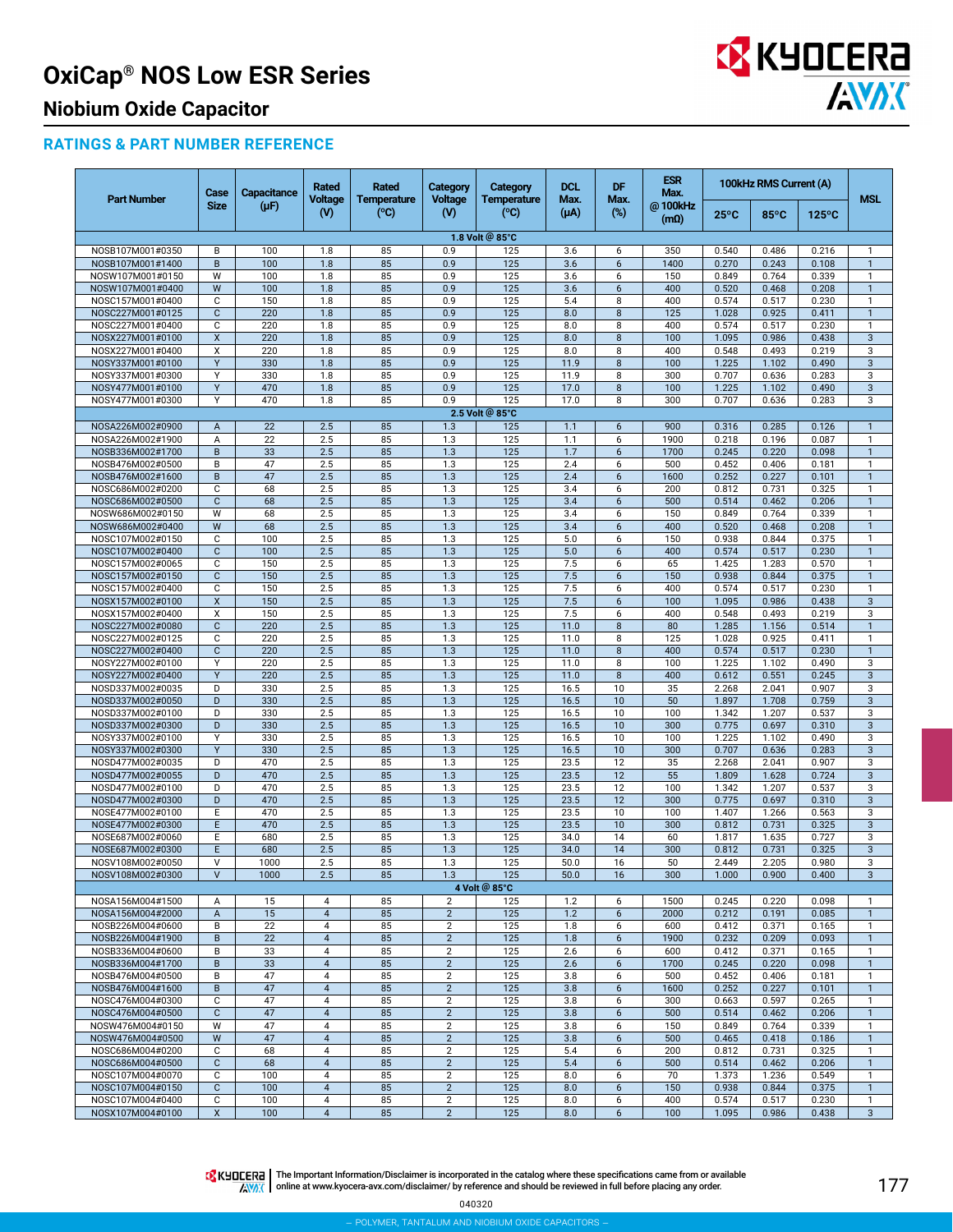

# **Niobium Oxide Capacitor**

#### **RATINGS & PART NUMBER REFERENCE**

|                                      | Case                      | Capacitance     | Rated                            | Rated                      | Category                         | Category                   | <b>DCL</b><br>Max. | DF                  | <b>ESR</b><br>Max.     | 100kHz RMS Current (A) |                |                 |                              |
|--------------------------------------|---------------------------|-----------------|----------------------------------|----------------------------|----------------------------------|----------------------------|--------------------|---------------------|------------------------|------------------------|----------------|-----------------|------------------------------|
| <b>Part Number</b>                   | <b>Size</b>               | $(\mu F)$       | <b>Voltage</b><br>$\mathbf{w}$   | <b>Temperature</b><br>(°C) | <b>Voltage</b><br>$\mathsf{W}$   | <b>Temperature</b><br>(°C) | $(\mu A)$          | Max.<br>$(\%)$      | @100kHz<br>$(m\Omega)$ | $25^{\circ}$ C         | 85°C           | $125^{\circ}$ C | <b>MSL</b>                   |
| NOSX107M004#0400                     | X                         | 100             | $\overline{4}$                   | 85                         | $\overline{c}$                   | 125                        | 8.0                | 6                   | 400                    | 0.548                  | 0.493          | 0.219           | 3                            |
| NOSC157M004#0090                     | $\mathbf{C}$              | 150             | $\overline{4}$                   | 85                         | $\overline{2}$                   | 125                        | 12.0               | 6                   | 90                     | 1.211                  | 1.090          | 0.484           | $\overline{1}$               |
| NOSC157M004#0150<br>NOSC157M004#0400 | C<br>C                    | 150<br>150      | $\overline{4}$<br>$\overline{4}$ | 85<br>85                   | $\overline{2}$<br>$\overline{c}$ | 125<br>125                 | 12.0<br>12.0       | 6<br>6              | 150<br>400             | 0.938<br>0.574         | 0.844<br>0.517 | 0.375<br>0.230  | $\mathbf{1}$<br>$\mathbf{1}$ |
| NOSY157M004#0100                     | Υ                         | 150             | $\overline{4}$                   | 85                         | $\overline{2}$                   | 125                        | 12.0               | 6                   | 100                    | 1.225                  | 1.102          | 0.490           | 3                            |
| NOSY157M004#0400                     | Y                         | 150             | $\overline{4}$                   | 85                         | $\overline{2}$                   | 125                        | 12.0               | 6                   | 400                    | 0.612                  | 0.551          | 0.245           | 3                            |
| NOSD227M004#0040                     | D                         | 220             | $\overline{4}$                   | 85                         | $\overline{c}$                   | 125                        | 17.6               | 8                   | 40                     | 2.121                  | 1.909          | 0.849           | 3                            |
| NOSD227M004#0060                     | D                         | 220             | $\overline{4}$                   | 85                         | $\overline{2}$                   | 125                        | 17.6               | 8                   | 60                     | 1.732                  | 1.559          | 0.693           | 3                            |
| NOSD227M004#0100                     | D                         | 220             | $\overline{4}$                   | 85                         | $\overline{2}$                   | 125                        | 17.6               | 8                   | 100                    | 1.342                  | 1.207          | 0.537           | 3                            |
| NOSD227M004#0400                     | D                         | 220             | $\overline{4}$                   | 85                         | $\overline{c}$                   | 125                        | 17.6               | 8                   | 400                    | 0.671                  | 0.604          | 0.268           | 3                            |
| NOSY227M004#0100                     | Υ                         | 220             | $\overline{4}$                   | 85                         | $\overline{2}$                   | 125                        | 17.6               | 10                  | 100                    | 1.225                  | 1.102          | 0.490           | 3                            |
| NOSY227M004#0400                     | Y                         | 220             | $\overline{4}$                   | 85                         | $\overline{2}$                   | 125                        | 17.6<br>26.4       | 10                  | 400                    | 0.612                  | 0.551<br>2.041 | 0.245<br>0.907  | 3                            |
| NOSD337M004#0035<br>NOSD337M004#0055 | D<br>D                    | 330<br>330      | $\overline{4}$<br>$\overline{4}$ | 85<br>85                   | $\overline{2}$<br>$\overline{2}$ | 125<br>125                 | 26.4               | 8<br>8              | 35<br>55               | 2.268<br>1.809         | 1.628          | 0.724           | 3<br>3                       |
| NOSD337M004#0100                     | D                         | 330             | $\overline{4}$                   | 85                         | $\overline{2}$                   | 125                        | 26.4               | 8                   | 100                    | 1.342                  | 1.207          | 0.537           | 3                            |
| NOSD337M004#0300                     | D                         | 330             | $\overline{4}$                   | 85                         | $\overline{2}$                   | 125                        | 26.4               | 8                   | 300                    | 0.775                  | 0.697          | 0.310           | 3                            |
| NOSE337M004#0100                     | E                         | 330             | $\overline{4}$                   | 85                         | $\overline{2}$                   | 125                        | 26.4               | 8                   | 100                    | 1.407                  | 1.266          | 0.563           | 3                            |
| NOSY337M004#0150                     | Y                         | 330             | $\overline{4}$                   | 85                         | $\overline{2}$                   | 125                        | 26.4               | 12                  | 150                    | 1.000                  | 0.900          | 0.400           | 3                            |
| NOSY337M004#0300                     | Υ                         | 330             | $\overline{4}$                   | 85                         | $\overline{2}$                   | 125                        | 26.4               | 12                  | 300                    | 0.707                  | 0.636          | 0.283           | 3                            |
| NOSD477M004#0100                     | D                         | 470             | $\overline{4}$                   | 85                         | $\overline{2}$                   | 125                        | 37.6               | 12                  | 100                    | 1.342                  | 1.207          | 0.537           | 3                            |
| NOSD477M004#0300                     | D                         | 470             | 4                                | 85                         | $\overline{2}$                   | 125                        | 37.6               | 12                  | 300                    | 0.775                  | 0.697          | 0.310           | 3                            |
| NOSE477M004#0075                     | E                         | 470             | $\overline{\mathbf{4}}$          | 85                         | $\sqrt{2}$                       | 125                        | 37.6               | 12                  | 75                     | 1.625                  | 1.462          | 0.650           | 3                            |
| NOSE477M004#0100                     | E                         | 470             | $\overline{4}$                   | 85                         | $\overline{2}$                   | 125                        | 37.6               | 12                  | 100                    | 1.407                  | 1.266          | 0.563           | 3                            |
| NOSE477M004#0300                     | E<br>V                    | 470             | $\overline{4}$                   | 85                         | $\overline{2}$                   | 125<br>125                 | 37.6               | 12                  | 300<br>$\overline{75}$ | 0.812                  | 0.731          | 0.325           | 3                            |
| NOSV687M004#0075<br>NOSV687M004#0300 | $\vee$                    | 680<br>680      | $\overline{4}$<br>$\overline{4}$ | 85<br>85                   | $\overline{2}$<br>$\overline{2}$ | 125                        | 54.4<br>54.4       | 14<br>14            | 300                    | 2.000<br>1.000         | 1.800<br>0.900 | 0.800<br>0.400  | 3<br>$\overline{3}$          |
|                                      |                           |                 |                                  |                            |                                  | 6.3 Volt @ 85°C            |                    |                     |                        |                        |                |                 |                              |
| NOSA106M006#0800                     |                           | 10              | 6.3                              | 85                         | 3                                | 125                        | 1.2                | 6                   | 800                    | 0.335                  | 0.302          | 0.134           | $\mathbf{1}$                 |
| NOSA106M006#1000                     | Α<br>A                    | 10              | 6.3                              | 85                         | 3                                | 125                        | 1.2                | 6                   | 1000                   | 0.300                  | 0.270          | 0.120           | $\overline{1}$               |
| NOSA106M006#2000                     | А                         | 10              | 6.3                              | 85                         | 3                                | 125                        | 1.2                | 6                   | 2000                   | 0.212                  | 0.191          | 0.085           | $\mathbf{1}$                 |
| NOSA106M006#2200                     | A                         | 10              | 6.3                              | 85                         | $\sqrt{3}$                       | 125                        | 1.2                | 6                   | 2200                   | 0.202                  | 0.182          | 0.081           | $\mathbf{1}$                 |
| NOSB156M006#0600                     | B                         | 15              | 6.3                              | 85                         | $\overline{3}$                   | 125                        | 1.8                | 6                   | 600                    | 0.412                  | 0.371          | 0.165           | $\mathbf{1}$                 |
| NOSB156M006#2000                     | B                         | 15              | 6.3                              | 85                         | 3                                | 125                        | 1.8                | $6\phantom{1}$      | 2000                   | 0.226                  | 0.203          | 0.090           | $\mathbf{1}$                 |
| NOSB226M006#0600                     | B                         | 22              | 6.3                              | 85                         | 3                                | 125                        | 2.6                | 6                   | 600                    | 0.412                  | 0.371          | 0.165           | $\mathbf{1}$                 |
| NOSB226M006#1900                     | B                         | $\overline{22}$ | 6.3                              | 85                         | $\overline{3}$                   | 125                        | 2.6                | 6                   | 1900                   | 0.232                  | 0.209          | 0.093           | $\overline{1}$               |
| NOSB336M006#0600                     | B                         | 33              | 6.3                              | 85                         | 3                                | 125                        | 4.0                | 6                   | 600                    | 0.412                  | 0.371          | 0.165           | $\mathbf{1}$                 |
| NOSB336M006#1700                     | B                         | 33              | 6.3                              | 85                         | $\sqrt{3}$                       | 125                        | 4.0                | 6                   | 1700                   | 0.245                  | 0.220          | 0.098           | $\mathbf{1}$                 |
| NOSC336M006#0500                     | C                         | 33              | 6.3                              | 85                         | $\overline{3}$                   | 125                        | 4.0                | 6                   | 500                    | 0.514                  | 0.462          | 0.206           | $\mathbf{1}$                 |
| NOSW336M006#0250<br>NOSW336M006#0500 | W<br>W                    | 33<br>33        | 6.3<br>6.3                       | 85<br>85                   | 3<br>3                           | 125<br>125                 | 4.0<br>4.0         | $6\phantom{1}$<br>6 | 250<br>500             | 0.657<br>0.465         | 0.592<br>0.418 | 0.263<br>0.186  | $\mathbf{1}$<br>$\mathbf{1}$ |
| NOSB476M006#0500                     | B                         | 47              | 6.3                              | 85                         | $\overline{3}$                   | 125                        | 5.6                | 6                   | 500                    | 0.452                  | 0.406          | 0.181           | $\overline{1}$               |
| NOSB476M006#0800                     | B                         | 47              | 6.3                              | 85                         | 3                                | 125                        | 5.6                | 6                   | 800                    | 0.357                  | 0.321          | 0.143           | $\mathbf{1}$                 |
| NOSC476M006#0300                     | C                         | 47              | 6.3                              | 85                         | $\sqrt{3}$                       | 125                        | 5.7                | 6                   | 300                    | 0.663                  | 0.597          | 0.265           | $\mathbf{1}$                 |
| NOSC476M006#0500                     | C                         | 47              | 6.3                              | 85                         | $\overline{3}$                   | 125                        | 5.7                | 6                   | 500                    | 0.514                  | 0.462          | 0.206           | $\mathbf{1}$                 |
| NOSC686M006#0075                     | C                         | 68              | 6.3                              | 85                         | 3                                | 125                        | 8.2                | 6                   | 75                     | 1.327                  | 1.194          | 0.531           | $\mathbf{1}$                 |
| NOSC686M006#0200                     | C                         | 68              | 6.3                              | 85                         | 3                                | 125                        | 8.2                | 6                   | 200                    | 0.812                  | 0.731          | 0.325           | $\mathbf{1}$                 |
| NOSC686M006#0500                     | C                         | 68              | 6.3                              | 85                         | $\overline{3}$                   | 125                        | 8.2                | 6                   | 500                    | 0.514                  | 0.462          | 0.206           | $\overline{1}$               |
| NOSX686M006#0100                     | X                         | 68              | 6.3                              | 85                         | 3                                | 125                        | 8.2                | 6                   | 100                    | 1.095                  | 0.986          | 0.438           | 3                            |
| NOSX686M006#0500                     | $\boldsymbol{\mathsf{x}}$ | 68              | 6.3                              | 85                         | 3                                | 125                        | 8.2                | 6                   | 500                    | 0.490                  | 0.441          | 0.196           | 3                            |
| NOSY686M006#0100                     | Υ                         | 68              | 6.3                              | 85                         | $\overline{3}$                   | 125                        | 8.2                | 6                   | 100                    | 1.225                  | 1.102          | 0.490           | 3                            |
| NOSY686M006#0500                     | Y                         | 68              | 6.3                              | 85                         | 3                                | 125                        | 8.2                | 6                   | 500                    | 0.548                  | 0.493          | 0.219           | $\mathbf{3}$                 |
| NOSC107M006#0150<br>NOSC107M006#0400 | С<br>$\mathbf{C}$         | 100<br>100      | 6.3<br>6.3                       | 85<br>85                   | 3<br>3                           | 125<br>125                 | 12.0<br>12.0       | 8<br>8              | 150<br>400             | 0.938<br>0.574         | 0.844<br>0.517 | 0.375<br>0.230  | -1<br>$\overline{1}$         |
| NOSD107M006#0080                     | D                         | 100             | 6.3                              | 85                         | 3                                | 125                        | 12.0               | 6                   | 80                     | 1.500                  | 1.350          | 0.600           | 3                            |
| NOSD107M006#0100                     | D                         | 100             | 6.3                              | 85                         | $\ensuremath{\mathsf{3}}$        | 125                        | 12.0               | 6                   | 100                    | 1.342                  | 1.207          | 0.537           | 3                            |
| NOSD107M006#0400                     | D                         | 100             | 6.3                              | 85                         | 3                                | 125                        | 12.0               | 6                   | 400                    | 0.671                  | 0.604          | 0.268           | 3                            |
| NOSY107M006#0100                     | Υ                         | 100             | 6.3                              | 85                         | 3                                | 125                        | 12.0               | 6                   | 100                    | 1.225                  | 1.102          | 0.490           | 3                            |
| NOSY107M006#0400                     | Υ                         | 100             | 6.3                              | 85                         | 3                                | 125                        | 12.0               | 6                   | 400                    | 0.612                  | 0.551          | 0.245           | 3                            |
| NOSD157M006#0050                     | D                         | 150             | 6.3                              | 85                         | 3                                | 125                        | 18.0               | 6                   | 50                     | 1.897                  | 1.708          | 0.759           | 3                            |
| NOSD157M006#0070                     | D                         | 150             | 6.3                              | 85                         | 3                                | 125                        | 18.0               | 6                   | 70                     | 1.604                  | 1.443          | 0.641           | 3                            |
| NOSD157M006#0100                     | D                         | 150             | 6.3                              | 85                         | $\ensuremath{\mathsf{3}}$        | 125                        | 18.0               | 6                   | 100                    | 1.342                  | 1.207          | 0.537           | 3                            |
| NOSD157M006#0400                     | D                         | 150             | 6.3                              | 85                         | 3                                | 125                        | 18.0               | 6                   | 400                    | 0.671                  | 0.604          | 0.268           | 3                            |
| NOSY157M006#0100                     | Υ                         | 150             | 6.3                              | 85                         | $\ensuremath{\mathsf{3}}$        | 125                        | 18.0               | 6                   | 100                    | 1.225                  | 1.102          | 0.490           | 3                            |
| NOSY157M006#0400                     | Υ                         | 150             | 6.3                              | 85                         | 3                                | 125                        | 18.0               | 6                   | 400                    | 0.612                  | 0.551          | 0.245           | 3                            |
| NOSD227M006#0045<br>NOSD227M006#0060 | D                         | 220             | 6.3                              | 85                         | 3                                | 125                        | 26.4               | 8                   | 45                     | 2.000                  | 1.800          | 0.800           | 3                            |
| NOSD227M006#0100                     | D<br>D                    | 220<br>220      | 6.3                              | 85<br>85                   | 3<br>$\ensuremath{\mathsf{3}}$   | 125<br>125                 | 26.4<br>26.4       | 8<br>8              | 60<br>100              | 1.732<br>1.342         | 1.559<br>1.207 | 0.693<br>0.537  | 3<br>3                       |
| NOSD227M006#0400                     | D                         | 220             | 6.3<br>6.3                       | 85                         | 3                                | 125                        | 26.4               | 8                   | 400                    | 0.671                  | 0.604          | 0.268           | 3                            |
| NOSE227M006#0080                     | E                         | 220             | 6.3                              | 85                         | $\ensuremath{\mathsf{3}}$        | 125                        | 26.4               | 12                  | 80                     | 1.573                  | 1.416          | 0.629           | 3                            |
| NOSE227M006#0100                     | Ε                         | 220             | 6.3                              | 85                         | 3                                | 125                        | 26.4               | 12                  | 100                    | 1.407                  | 1.266          | 0.563           | 3                            |
| NOSE227M006#0400                     | E                         | 220             | 6.3                              | 85                         | 3                                | 125                        | 26.4               | 12                  | 400                    | 0.704                  | 0.633          | 0.281           | $\mathbf{3}$                 |
|                                      |                           |                 |                                  |                            |                                  |                            |                    |                     |                        |                        |                |                 |                              |

178

The Important Information/Disclaimer is incorporated in the catalog where these specifications came from or available<br>online at [www.kyocera-avx.com/disclaimer/](http://www.avx.com/disclaimer/) by reference and should be reviewed in full before placing any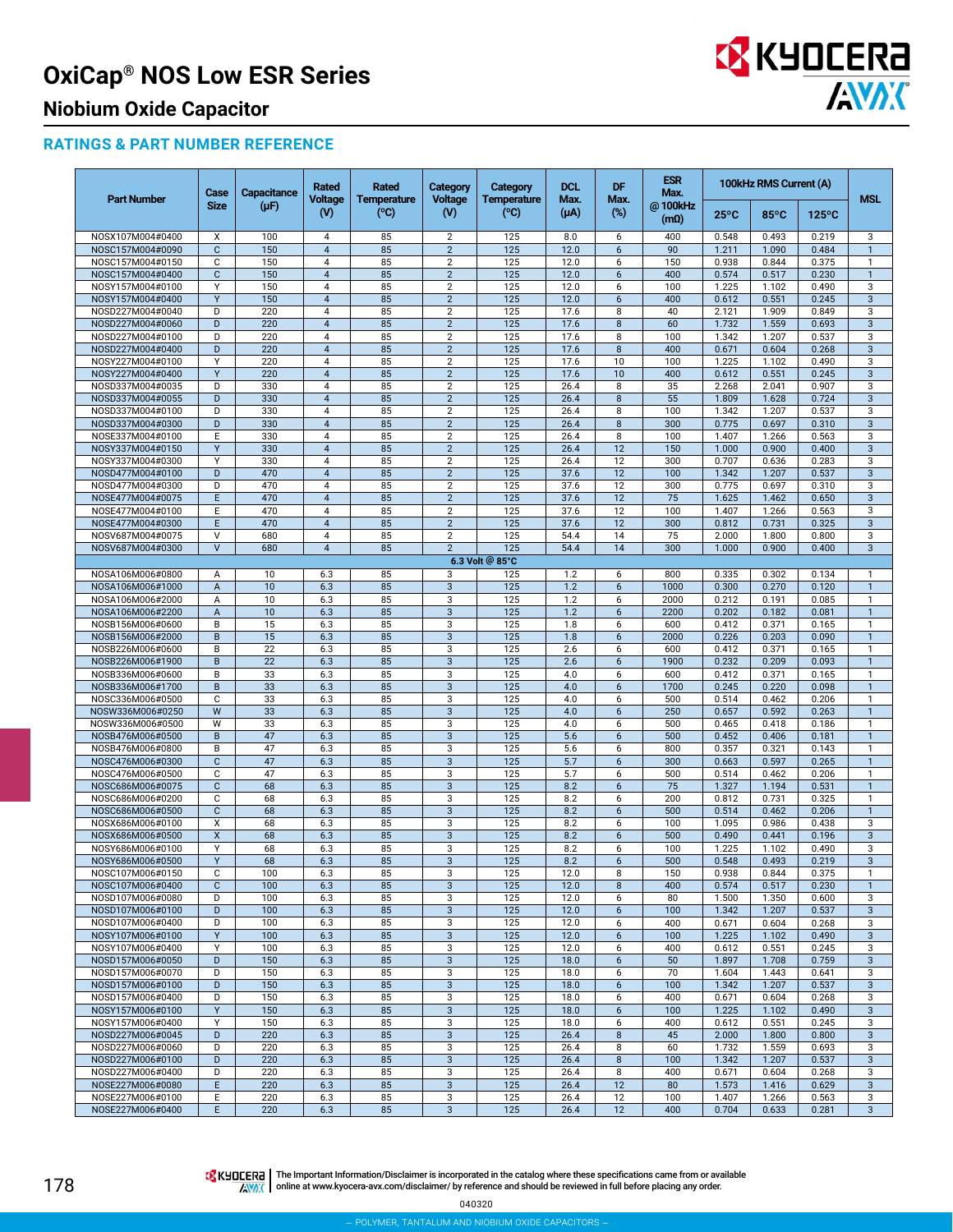

### **Niobium Oxide Capacitor**

#### **RATINGS & PART NUMBER REFERENCE**

| <b>Part Number</b> | Case          | Capacitance<br>$(\mu F)$ | Rated<br><b>Voltage</b> | Rated<br><b>Temperature</b><br>(°C) | <b>Category</b><br><b>Voltage</b><br>(V) | Category<br><b>Temperature</b> | <b>DCL</b><br>Max. | DF<br>Max. | <b>ESR</b><br>Max.     | 100kHz RMS Current (A) |                |                 | <b>MSL</b> |
|--------------------|---------------|--------------------------|-------------------------|-------------------------------------|------------------------------------------|--------------------------------|--------------------|------------|------------------------|------------------------|----------------|-----------------|------------|
|                    | <b>Size</b>   |                          | (V)                     |                                     |                                          | (°C)                           | (µA)               | (%)        | @100kHz<br>$(m\Omega)$ | $25^{\circ}$ C         | $85^{\circ}$ C | $125^{\circ}$ C |            |
| NOSE337M006#0080   | E             | 330                      | 6.3                     | 85                                  | 3                                        | 125                            | 39.6               | 12         | 80                     | 1.573                  | 1.416          | 0.629           | 3          |
| NOSE337M006#0100   | E.            | 330                      | 6.3                     | 85                                  | 3                                        | 125                            | 39.6               | 12         | 100                    | 1.407                  | .266           | 0.563           | 3          |
| NOSE337M006#0300   | E             | 330                      | 6.3                     | 85                                  | 3                                        | 125                            | 39.6               | 12         | 300                    | 0.812                  | 0.731          | 0.325           | 3          |
| NOSV477M006#0075   | $\mathsf{V}$  | 470                      | 6.3                     | 85                                  | 3                                        | 125                            | 56.4               | 14         | 75                     | 2.000                  | 1.800          | 0.800           | 3          |
| NOSV477M006#0300   | $\mathsf{V}$  | 470                      | 6.3                     | 85                                  | 3                                        | 125                            | 56.4               | 14         | 300                    | 1.000                  | 0.900          | 0.400           | 3          |
|                    | 8 Volt @ 85°C |                          |                         |                                     |                                          |                                |                    |            |                        |                        |                |                 |            |
| NOSA106M008#2200   | A             | 10                       | 8                       | 85                                  | 4                                        | 125                            | 1.6                | 10         | 2200                   | 0.202                  | 0.182          | 0.081           |            |
| NOSB106M008#1000   | B             | 10                       | 8                       | 85                                  | 4                                        | 125                            | 1.6                | 10         | 1000                   | 0.319                  | 0.287          | 0.128           |            |
| NOSB156M008#1000   | B             | 15                       | 8                       | 85                                  | 4                                        | 125                            | 2.4                | 10         | 1000                   | 0.319                  | 0.287          | 0.128           |            |
| NOSB226M008#0700   | B             | 22                       | 8                       | 85                                  | 4                                        | 125                            | 3.5                | 10         | 700                    | 0.382                  | 0.344          | 0.153           |            |
| NOSB226M008#1800   | B             | 22                       | 8                       | 85                                  | 4                                        | 125                            | 3.5                | 10         | 1800                   | 0.238                  | 0.214          | 0.095           |            |
| NOSC226M008#0500   | C             | 22                       | 8                       | 85                                  | 4                                        | 125                            | 3.5                | 10         | 500                    | 0.514                  | 0.462          | 0.206           |            |
| NOSC336M008#0500   | $\mathsf{C}$  | 33                       | 8                       | 85                                  | $\overline{4}$                           | 125                            | 5.3                | 10         | 500                    | 0.514                  | 0.462          | 0.206           |            |
| NOSC476M008#0400   | C             | 47                       | 8                       | 85                                  | 4                                        | 125                            | 7.5                | 10         | 400                    | 0.574                  | 0.517          | 0.230           |            |
| NOSC686M008#0500   | $\mathbf{C}$  | 68                       | 8                       | 85                                  | 4                                        | 125                            | 11.0               | 16         | 500                    | 0.514                  | 0.462          | 0.206           |            |
| NOSD107M008#0400   | D             | 100                      | 8                       | 85                                  | 4                                        | 125                            | 16.0               | 16         | 400                    | 0.671                  | 0.604          | 0.268           | 3          |

Moisture Sensitivity Level (MSL) is defined according to J-STD-020. All technical data relates to an ambient temperature of +25°C. Capacitance and DF are measured at 120Hz, 0.5V RMS with a maximum DC bias of 2.2 volts. DCL is measured at rated voltage after 5 minutes. The EIA & CECC standards for capacitors allow an ESR movement to 1.25 times catalog limit post mounting. For typical weight and composition see page 259.

**NOTE: KYOCERA AVX reserves the right to supply higher voltage ratings or tighter tolerance part in the same case size, to the same reliability standards.**

THE Important Information/Disclaimer is incorporated in the catalog where these specifications came from or available **AVAK** online at [www.kyocera-avx.com/disclaimer/](http://www.avx.com/disclaimer/) by reference and should be reviewed in full before placing any order.

040320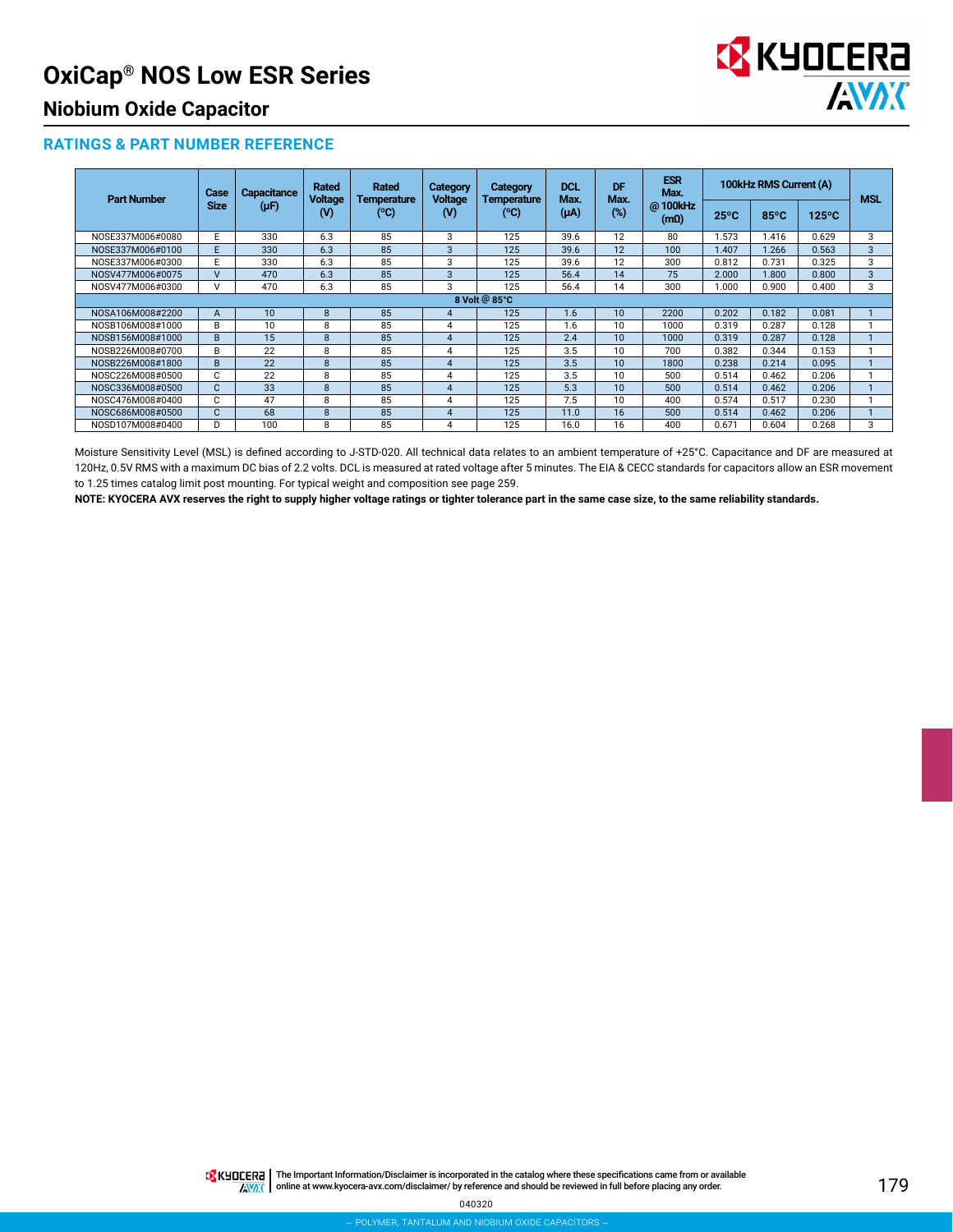### **Niobium Oxide Capacitor**



### **QUALIFICATION TABLE**

|                                                                                                                                             | NOS series (Temperature range -55°C to +125°C) |                                                                                                                     |               |                                  |                                           |                              |                   |                   |          |                 |  |  |
|---------------------------------------------------------------------------------------------------------------------------------------------|------------------------------------------------|---------------------------------------------------------------------------------------------------------------------|---------------|----------------------------------|-------------------------------------------|------------------------------|-------------------|-------------------|----------|-----------------|--|--|
| TEST<br><b>Endurance</b><br><b>Storage Life</b><br><b>Biased Humidity</b><br><b>Temperature</b><br><b>Stability</b><br><b>Surge Voltage</b> |                                                | <b>Condition</b>                                                                                                    |               | <b>Characteristics</b>           |                                           |                              |                   |                   |          |                 |  |  |
|                                                                                                                                             |                                                |                                                                                                                     |               | Visual examination               |                                           | no visible damage            |                   |                   |          |                 |  |  |
|                                                                                                                                             |                                                | Apply rated voltage (Ur) at 85°C and / or category                                                                  |               | <b>DCL</b>                       |                                           | initial limit                |                   |                   |          |                 |  |  |
|                                                                                                                                             |                                                | voltage (Uc) at 125°C for 2000 hours through a circuit<br>impedance of $\leq$ 0.10/V. Stabilize at room temperature |               | $\Delta C/C$                     |                                           | within ±10% of initial value |                   |                   |          |                 |  |  |
|                                                                                                                                             | for 1-2 hours before measuring.                |                                                                                                                     |               | DF                               | initial limit                             |                              |                   |                   |          |                 |  |  |
|                                                                                                                                             |                                                |                                                                                                                     |               | <b>ESR</b>                       |                                           | 1.25 x initial limit         |                   |                   |          |                 |  |  |
|                                                                                                                                             |                                                |                                                                                                                     |               | Visual examination               | no visible damage                         |                              |                   |                   |          |                 |  |  |
|                                                                                                                                             |                                                | Store at 125°C, no voltage applied, for 2000 hours.                                                                 |               | <b>DCL</b>                       | initial limit                             |                              |                   |                   |          |                 |  |  |
|                                                                                                                                             |                                                | Stabilize at room temperature for 1-2 hours before                                                                  |               | $\Delta C/C$                     |                                           | within ±10% of initial value |                   |                   |          |                 |  |  |
|                                                                                                                                             | measuring.                                     |                                                                                                                     |               | DF                               | initial limit                             |                              |                   |                   |          |                 |  |  |
|                                                                                                                                             |                                                |                                                                                                                     |               | <b>ESR</b>                       |                                           | 1.25 x initial limit         |                   |                   |          |                 |  |  |
|                                                                                                                                             |                                                |                                                                                                                     |               | Visual examination               |                                           | no visible damage            |                   |                   |          |                 |  |  |
|                                                                                                                                             |                                                | Apply rated voltage (Ur) at 85°C, 85% relative humidity                                                             |               | <b>DCL</b>                       |                                           | 2 x initial limit            |                   |                   |          |                 |  |  |
|                                                                                                                                             |                                                | for 1000 hours. Stabilize at room temperature and                                                                   |               | $\Delta C/C$                     |                                           | within ±10% of initial value |                   |                   |          |                 |  |  |
|                                                                                                                                             |                                                | humidity for 1-2 hours before measuring.                                                                            |               | DF                               |                                           | 1.2 x initial limit          |                   |                   |          |                 |  |  |
|                                                                                                                                             |                                                |                                                                                                                     |               | <b>ESR</b>                       | 1.25 x initial limit                      |                              |                   |                   |          |                 |  |  |
|                                                                                                                                             | Step                                           | Temperature°C                                                                                                       | Duration(min) |                                  | $+20^{\circ}$ C                           | $-55^{\circ}$ C              | $+20^{\circ}$ C   | $+85$ °C          | +125°C   | $+20^{\circ}$ C |  |  |
|                                                                                                                                             | $\mathbf{1}$<br>$\overline{2}$                 | $+20$<br>$-55$                                                                                                      | 15<br>15      | <b>DCL</b>                       | IL*                                       | n/a                          | IL*               | $12xL*$           | $15xL*$  | IL*             |  |  |
|                                                                                                                                             | 3                                              | $+20$                                                                                                               | 15            | $\Delta C/C$                     | n/a                                       | $+0/-10%$                    | ±5%               | $+10/0%$          | $+12/0%$ | ±5%             |  |  |
|                                                                                                                                             | $\overline{4}$                                 | $+85$                                                                                                               | 15            | DF                               | ۱Ľ*                                       | $1.5 \times 1$ L*            | ۱Ľ*               | $1.5 \times 1$ L* | $2xL^*$  | IL*             |  |  |
|                                                                                                                                             | 5                                              | $+125$                                                                                                              | 15            | <b>ESR</b>                       | 1.25xL*                                   | $25xL*$                      | $1.25 \times L^*$ | 1.25xL*           | 1.25xL*  | 1.25xL*         |  |  |
|                                                                                                                                             | 6                                              | $+20$                                                                                                               | 15            |                                  |                                           |                              |                   |                   |          |                 |  |  |
|                                                                                                                                             |                                                | Apply 1.3x category voltage (Uc) at 125°C for 1000                                                                  |               | Visual examination<br><b>DCL</b> | no visible damage<br>initial limit        |                              |                   |                   |          |                 |  |  |
|                                                                                                                                             |                                                | cycles of duration 6 min (30 sec charge, 5 min 30 sec                                                               |               |                                  |                                           |                              |                   |                   |          |                 |  |  |
|                                                                                                                                             |                                                | discharge) through a charge / discharge resistance of                                                               |               | $\Delta C/C$<br>DF               |                                           | within ±5% of initial value  |                   |                   |          |                 |  |  |
| <b>Mechanical</b><br><b>Shock</b>                                                                                                           | 1000Ω                                          |                                                                                                                     |               | <b>ESR</b>                       | initial limit                             |                              |                   |                   |          |                 |  |  |
|                                                                                                                                             |                                                |                                                                                                                     |               |                                  | 1.25 x initial limit<br>no visible damage |                              |                   |                   |          |                 |  |  |
|                                                                                                                                             |                                                |                                                                                                                     |               | Visual examination               |                                           |                              |                   |                   |          |                 |  |  |
|                                                                                                                                             |                                                |                                                                                                                     |               | <b>DCL</b><br>$\Delta C/C$       | initial limit                             | within ±5% of initial value  |                   |                   |          |                 |  |  |
|                                                                                                                                             |                                                | MIL-STD-202, Method 213, Condition F                                                                                |               | DF                               |                                           |                              |                   |                   |          |                 |  |  |
|                                                                                                                                             |                                                |                                                                                                                     |               | <b>ESR</b>                       | initial limit                             |                              |                   |                   |          |                 |  |  |
|                                                                                                                                             |                                                |                                                                                                                     |               |                                  |                                           | 1.25 x initial limit         |                   |                   |          |                 |  |  |
|                                                                                                                                             |                                                |                                                                                                                     |               | Visual examination               |                                           | no visible damage            |                   |                   |          |                 |  |  |
|                                                                                                                                             |                                                |                                                                                                                     |               | <b>DCL</b><br>$\triangle$ C/C    | initial limit                             |                              |                   |                   |          |                 |  |  |
| <b>Vibration</b>                                                                                                                            |                                                | MIL-STD-202, Method 204, Condition D                                                                                |               | DF                               |                                           | within ±5% of initial value  |                   |                   |          |                 |  |  |
|                                                                                                                                             |                                                |                                                                                                                     |               |                                  | initial limit                             |                              |                   |                   |          |                 |  |  |
|                                                                                                                                             |                                                |                                                                                                                     |               | <b>ESR</b>                       |                                           | 1.25 x initial limit         |                   |                   |          |                 |  |  |

\*Initial Limit

040320